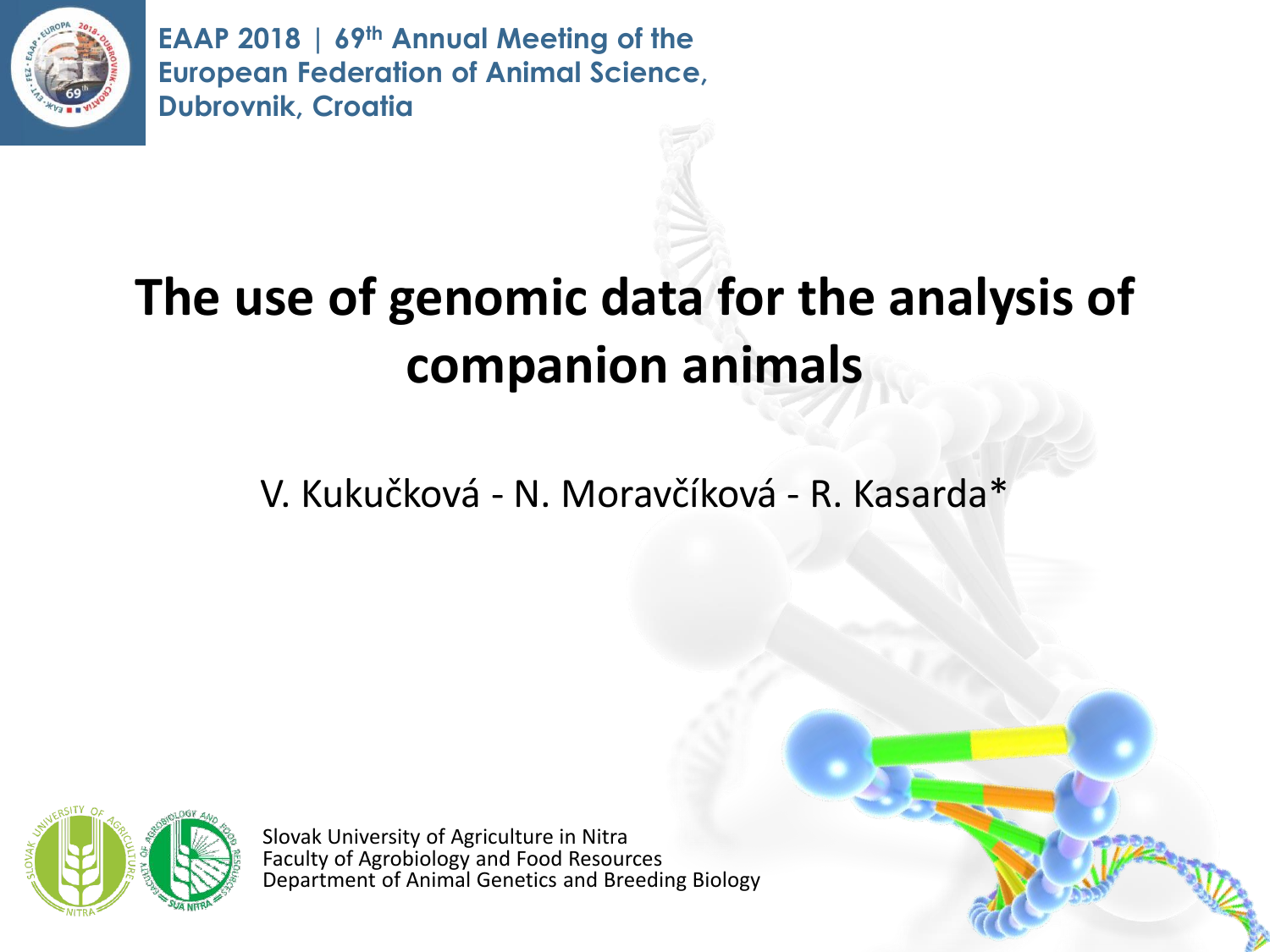#### **Domestic dogs**

- selection pressure of the breeders  $\rightarrow$  huge phenotypic variability between breeds
- era of modern breeding
	- $\triangleright$  low haplotype diversity and extensive linkage disequilibrium
	- $\triangleright$  substantial reduction of genetic diversity within certain lineages
	- $\triangleright$  purebred dogs 20 % autozygosity
- genome-wide canine SNP arrays
	- $\triangleright$  phylogeny, paternity
	- $\triangleright$  genetic diversity within and between breeds
	- $\triangleright$  genetic structure of population and level of admixture
	- $\triangleright$  genomic inbreeding
	- $\triangleright$  effective population size
	- $\triangleright$  mapping disease loci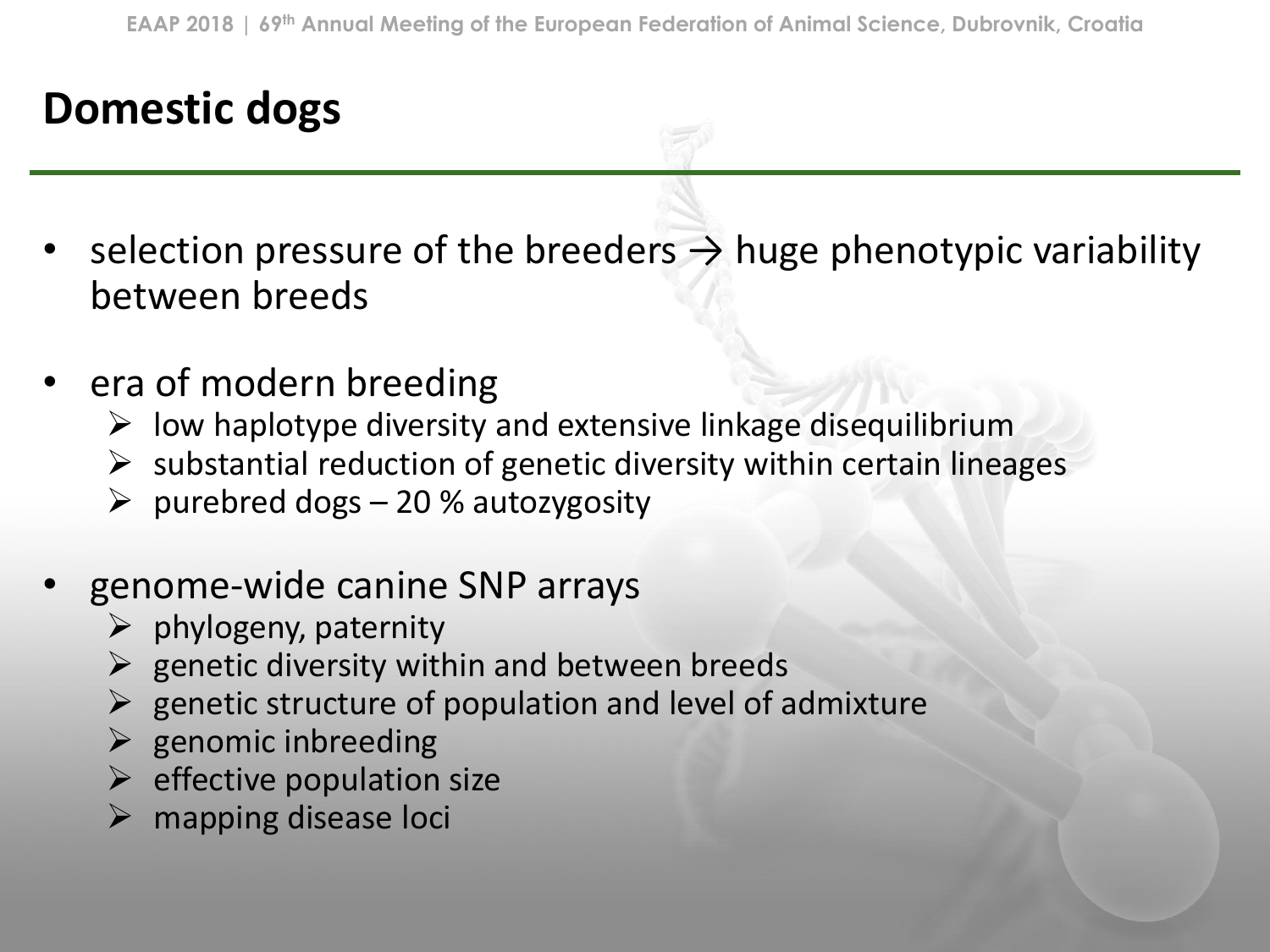## **Objectives**

- to identify excessively homozygous regions in three different breeds of dogs: the Golden, Labrador and Nova Scotia Duck Tolling Retriever
- to examine level of admixture among breeds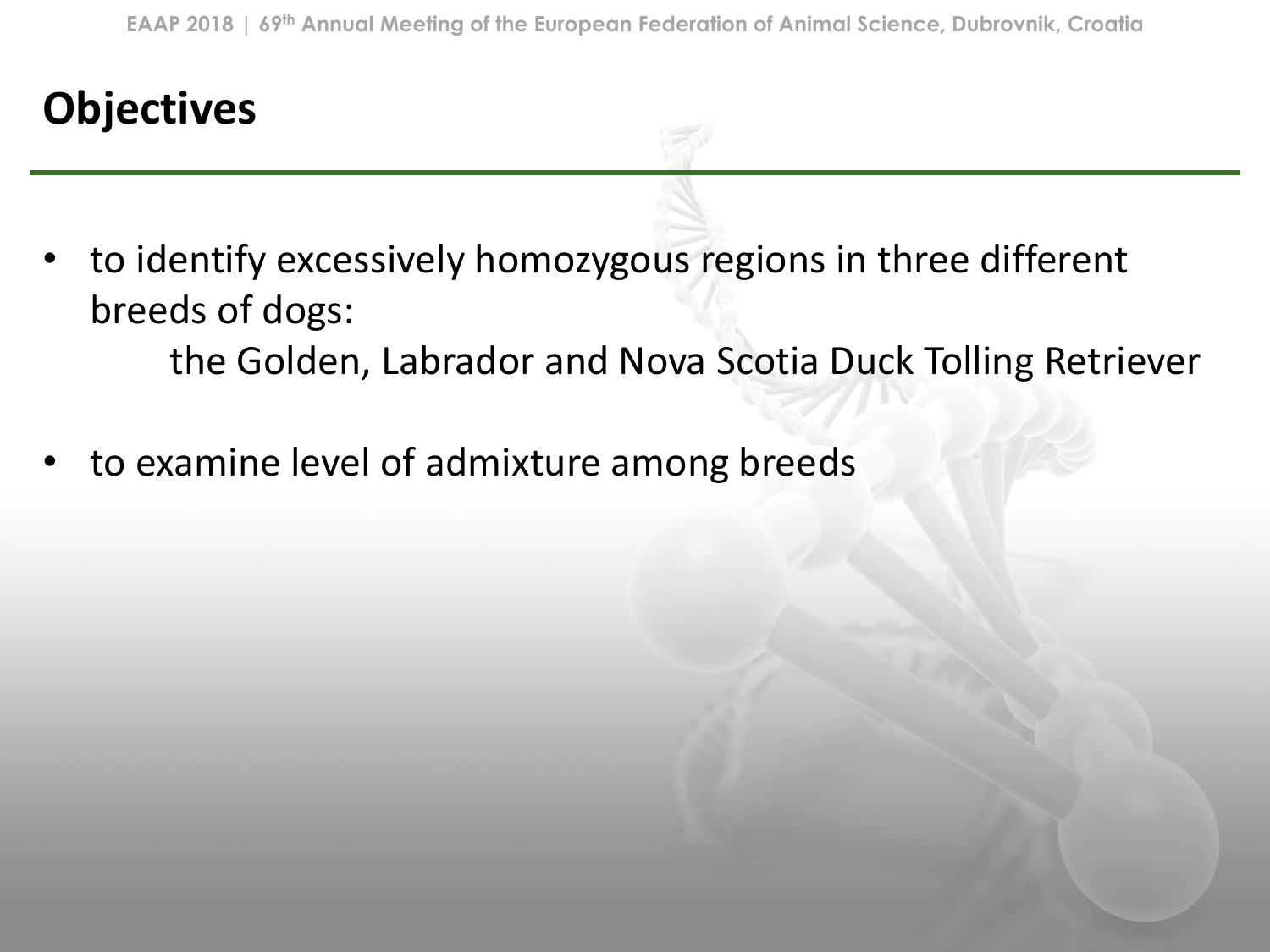#### **Analysed population – overall 51 dogs**

- 14 Golden Retrievers (GRe)
- 14 Labrador Retrievers (LRe)
- 23 Nova Scotia Duck Tolling Retrievers (NSD)

Vayssem, A., Ratnakumar, A., Derrien, T. et al. 2011. Identification of genomic regions associated with phenotypic variation between dog breeds using selection mapping. PLoS Genetics, 7, e1002316.

Whole genome Illumina CanineHD Whole-Genome Genotyping BeadChip (publicly available dataset from the LUPA project; Vayssem et al., 2011)



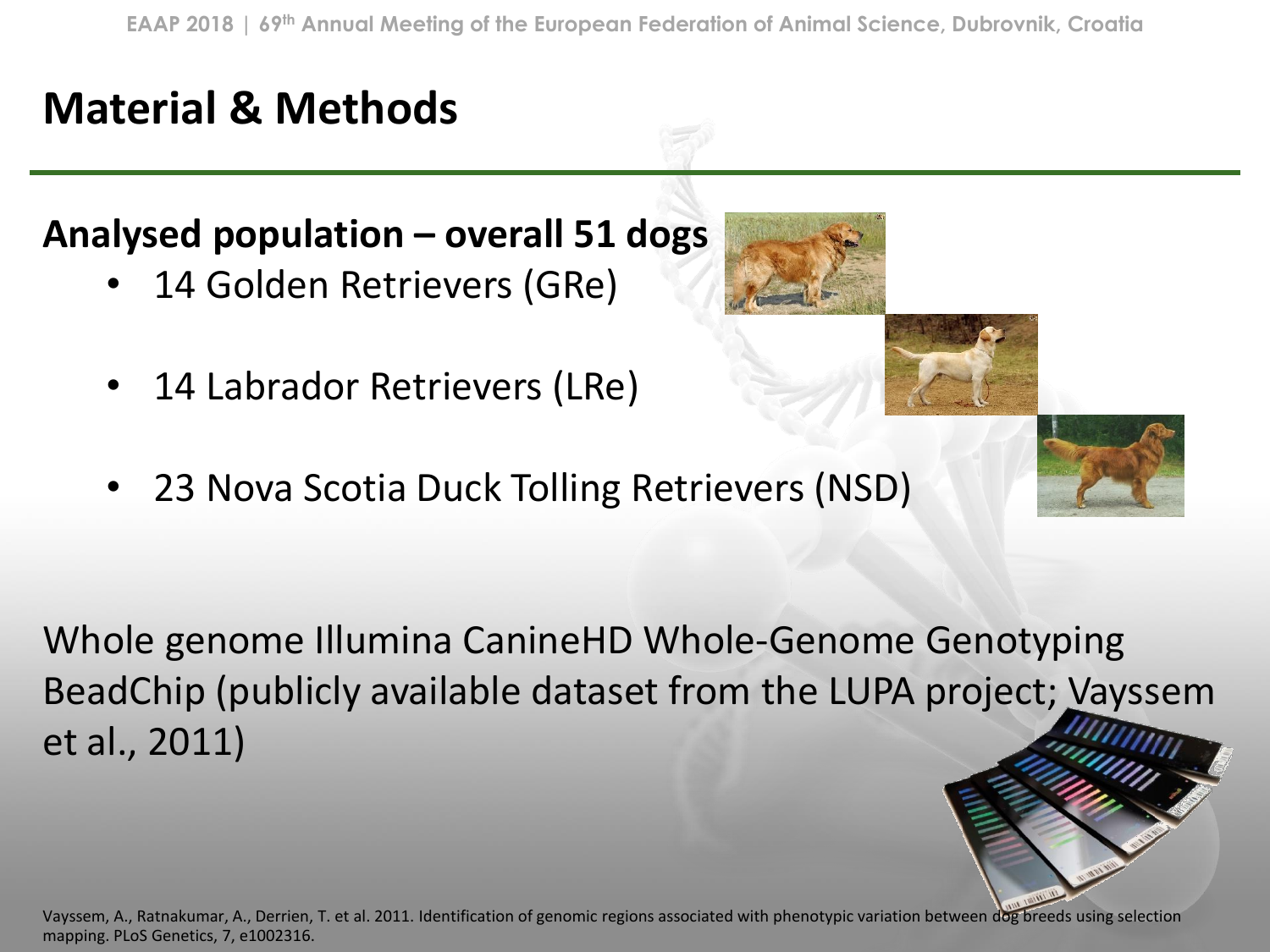#### **Quality control**

- PLINK 1.9
- PLINK 1.9<br>1. SNPs on sex chromosomes and with unknown position
	- 2. animals and SNPs with more than 10% missing genetyp

#### **Final Database:** 51 animals

173,662 SNPs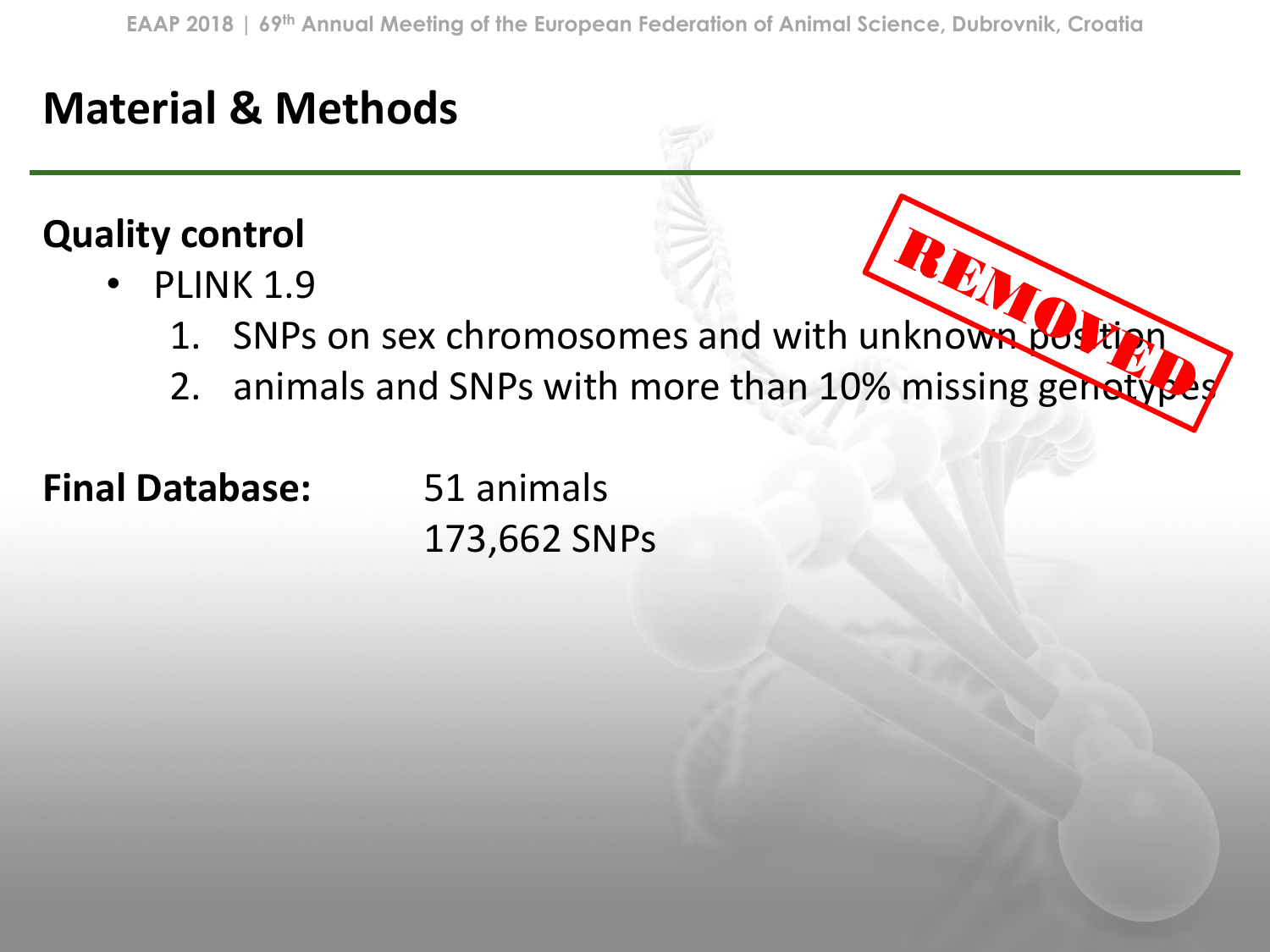#### Genomic inbreeding ( $F_{ROH}$ )

Based on runs of homozygosity (ROH) according to McQuillan et al. (2008):

$$
F_{ROH} = \frac{\sum L_{ROH}}{L_{autosome}}
$$

- Distribution of ROH segments  $\rightarrow$  PLINK 1.9
- Five inbreeding coefficients:



each ROH category represent different generation of common ancestors

McQuillan R., Leutenegger A., Abdel-Rahman R., Franklin C., Pericic M., Barac-Lauc L., Smolej-Narancic N., Janicijevic B., Polasek O., Tenesa A., Macleod A., Farrington S., Rudan P., Hayward C., Vitart V., Rudan I., Wild S., Dunlop M., Wright A., Campbell H., Wilson J. (2008). Runs of homozygosity in European populations, Am J Hum Genet , Vol. 83, pp. 359-372.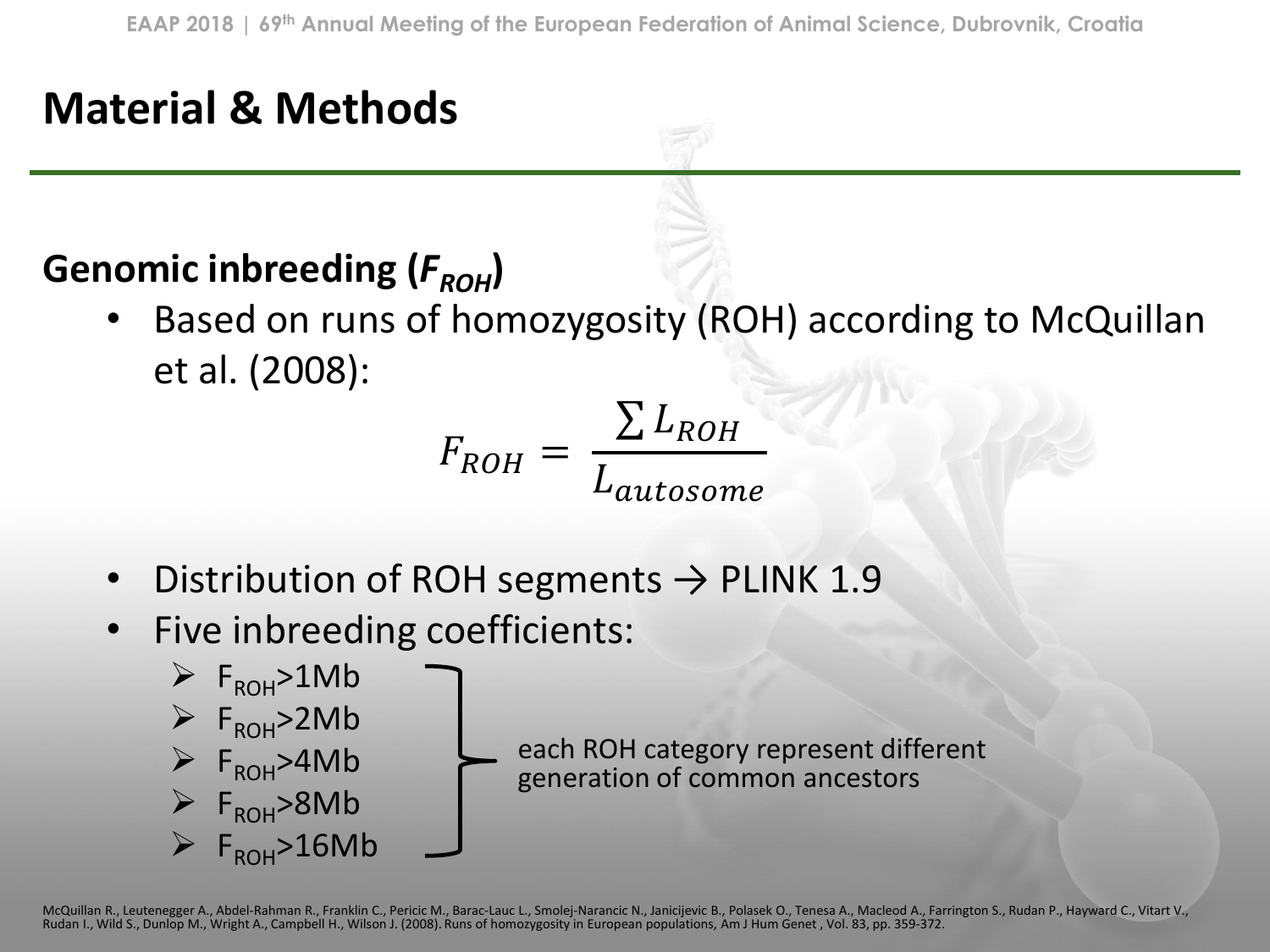#### **Genetic structure & level od admixture**

- Bayesian clustering method BAPS (Corander et al., 2004) posterior mode estimates of the admixture coefficients
- network-visualization NetView (Steinig et al., 2016)

Corander, J., Waldmann, P., Marttinen, P., Sillanpä, M.J. 2004. BAPS 2: enhanced possibilities for the analysis of genetic population structure. Bioinformatics, 20: 2363-2369.

Steinig, E.J., Neuditschko, M., Khatkar, M.S., Raadsma, H.W& Zenger, K.R. 2016. NETVIEW P: a network visualization tool to unravel complex population structure using genome-wide SNPs. Mol Ecol Resour. 16: 216-227.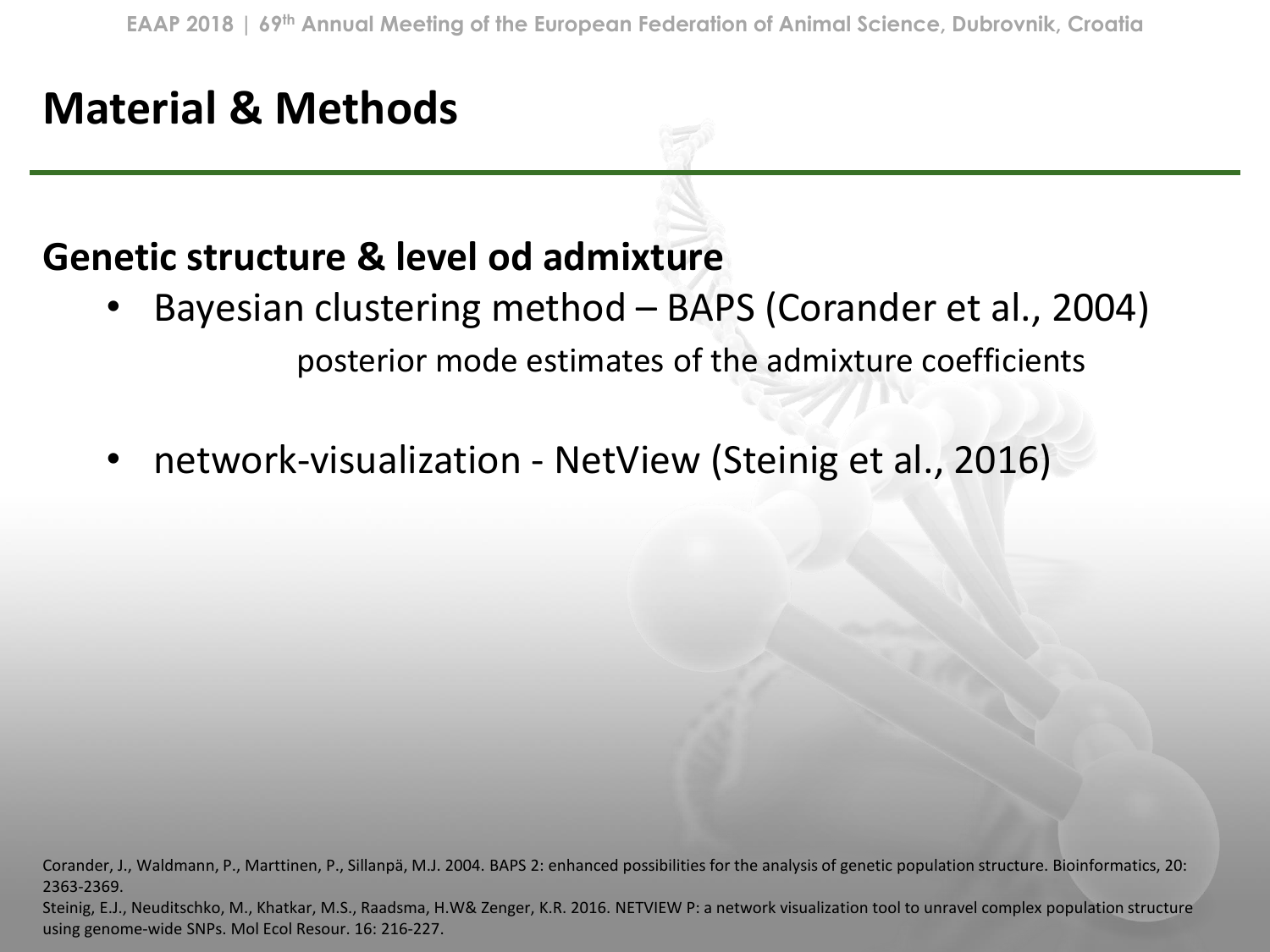## **Results I.**

#### **ROH segments in the dog genomes**

The total segments length (in Mb) and number (in brackets) of runs of homozygosity (ROH) with different size (>1, 2, 4, 8, and 16 Mb)

|                              | <b>GRe</b>           | <b>LRe</b>           | <b>NSD</b>          |
|------------------------------|----------------------|----------------------|---------------------|
| <b>Total length (Number)</b> |                      | Mean $±$ SD          |                     |
| $ROH > 1$ Mb                 | $553.61 \pm 211.56$  | $479.11 \pm 122.15$  | $614.16 \pm 110.99$ |
|                              | $(122.64 \pm 28.05)$ | $(107.64 \pm 17.71)$ | $(97.39 \pm 12.28)$ |
| ROH > 2 Mb                   | $486.51 \pm 206.91$  | $415.63 \pm 117.43$  | $567.91 \pm 111.78$ |
|                              | $(74.36 \pm 21.53)$  | $(61.43 \pm 12.75)$  | $(64.21 \pm 9.27)$  |
| ROH > 4 Mb                   | 392.59 ± 195.07      | 339.85 ± 113.57      | $509.07 \pm 118.40$ |
|                              | $(40.64 \pm 14.52)$  | $(34.93 \pm 10.08)$  | $(43.57 \pm 9.29)$  |
| $ROH > 8$ Mb                 | $264.97 \pm 175.5$   | $232.99 \pm 94.01$   | 397.54 ± 113.26     |
|                              | $(17.57 \pm 9.23)$   | $(16.00 \pm 5.45)$   | $(24.04 \pm 6.68)$  |
| <b>ROH &gt;16 Mb</b>         | $126.20 \pm 139.08$  | $108.53 \pm 71.97$   | $228.46 \pm 77.61$  |
|                              | $(5.21 \pm 4.81)$    | $(4.64 \pm 3.08)$    | $(8.70 \pm 2.65)$   |

Golden (GRe), Labrador (LRe) and Nova Scotia Duck Tolling (NSD) Retrievers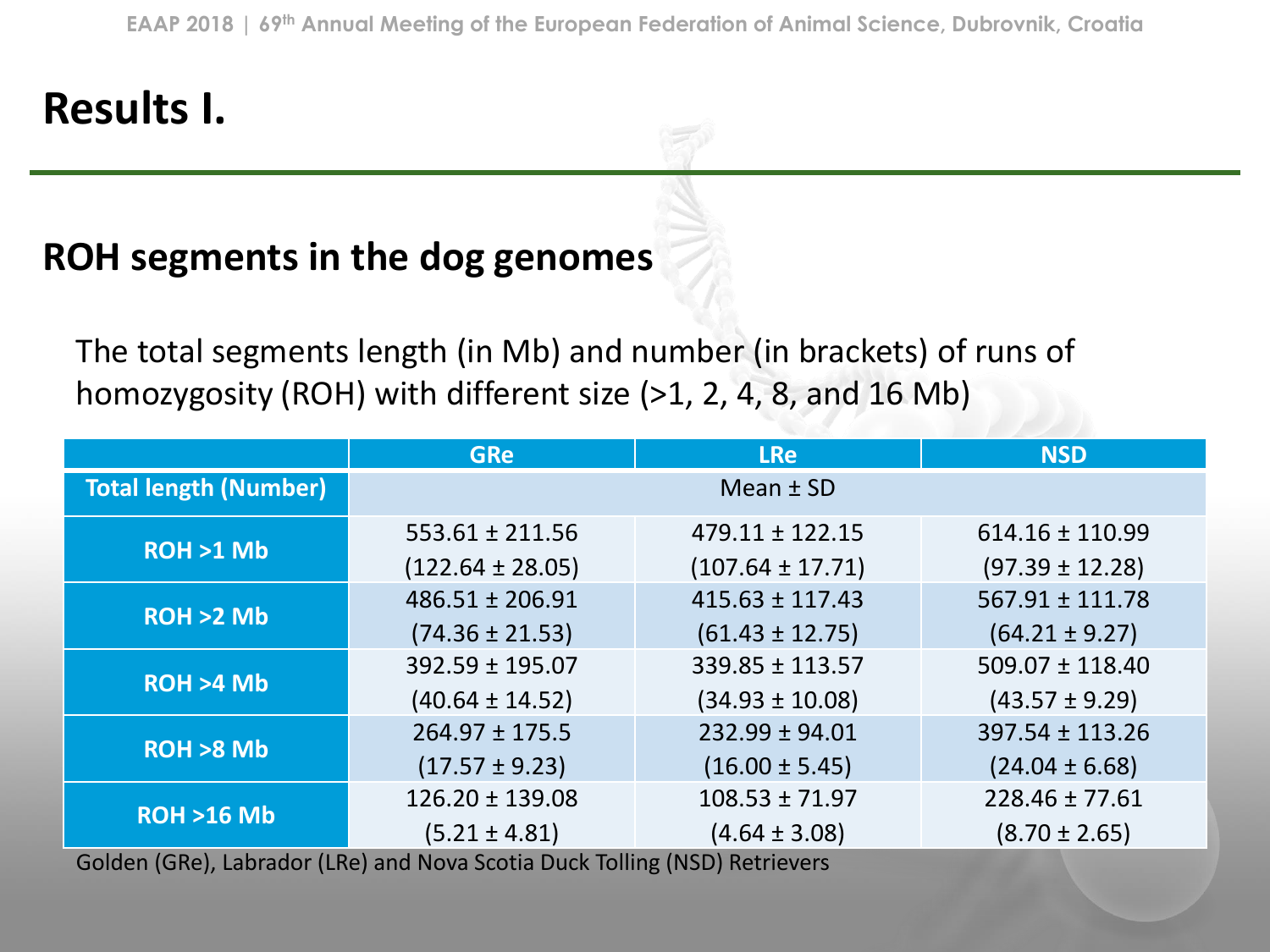## **Results II.**

#### Genomic inbreeding ( $F$ <sub>ROH</sub>)

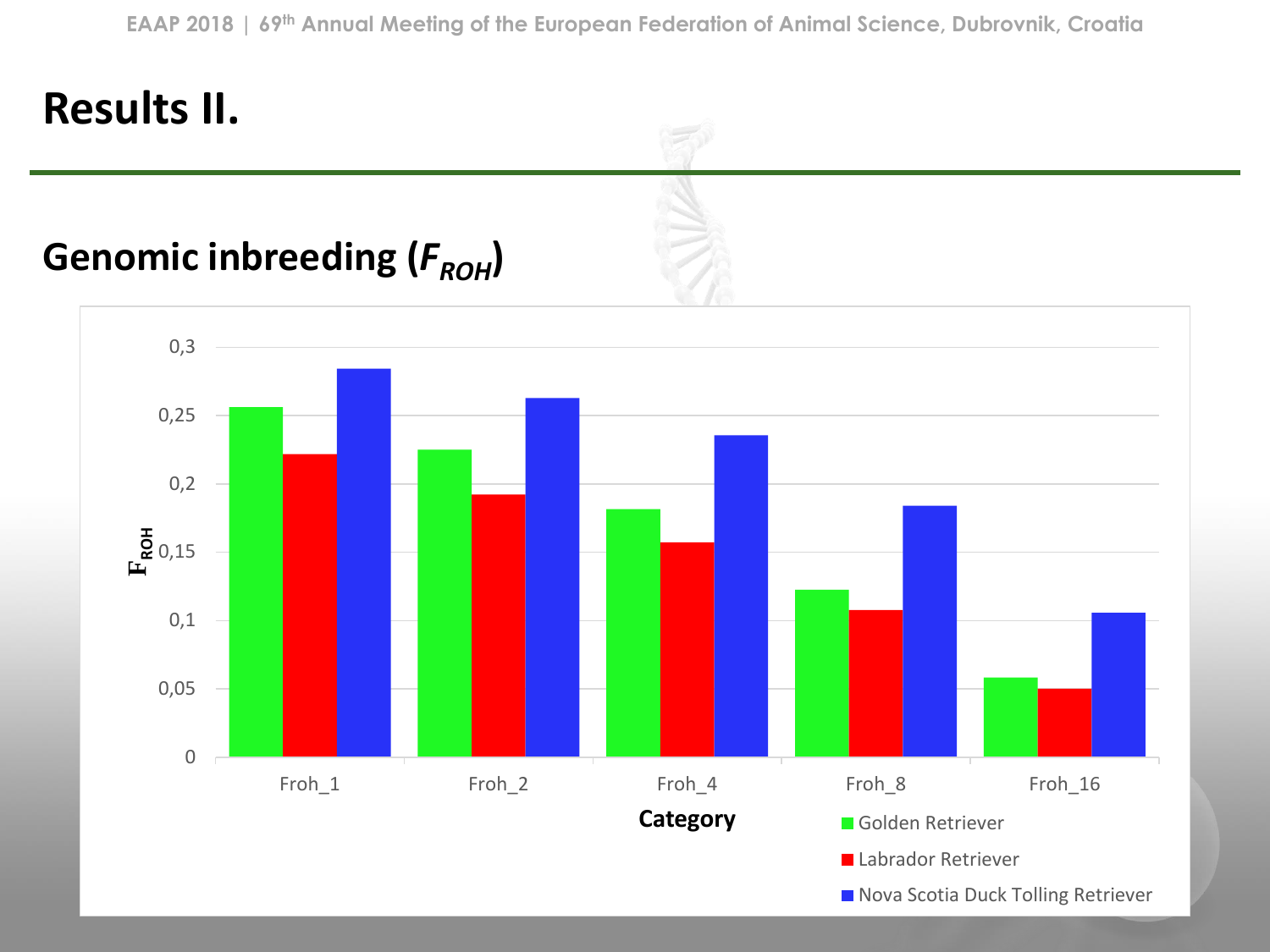

Metapopulation of Nova Scotia Duck Tolling Retriever (NSD – blue), Labrador Retriever (LRe – red) and Golden Retriever (GRe – green) visualized by network approach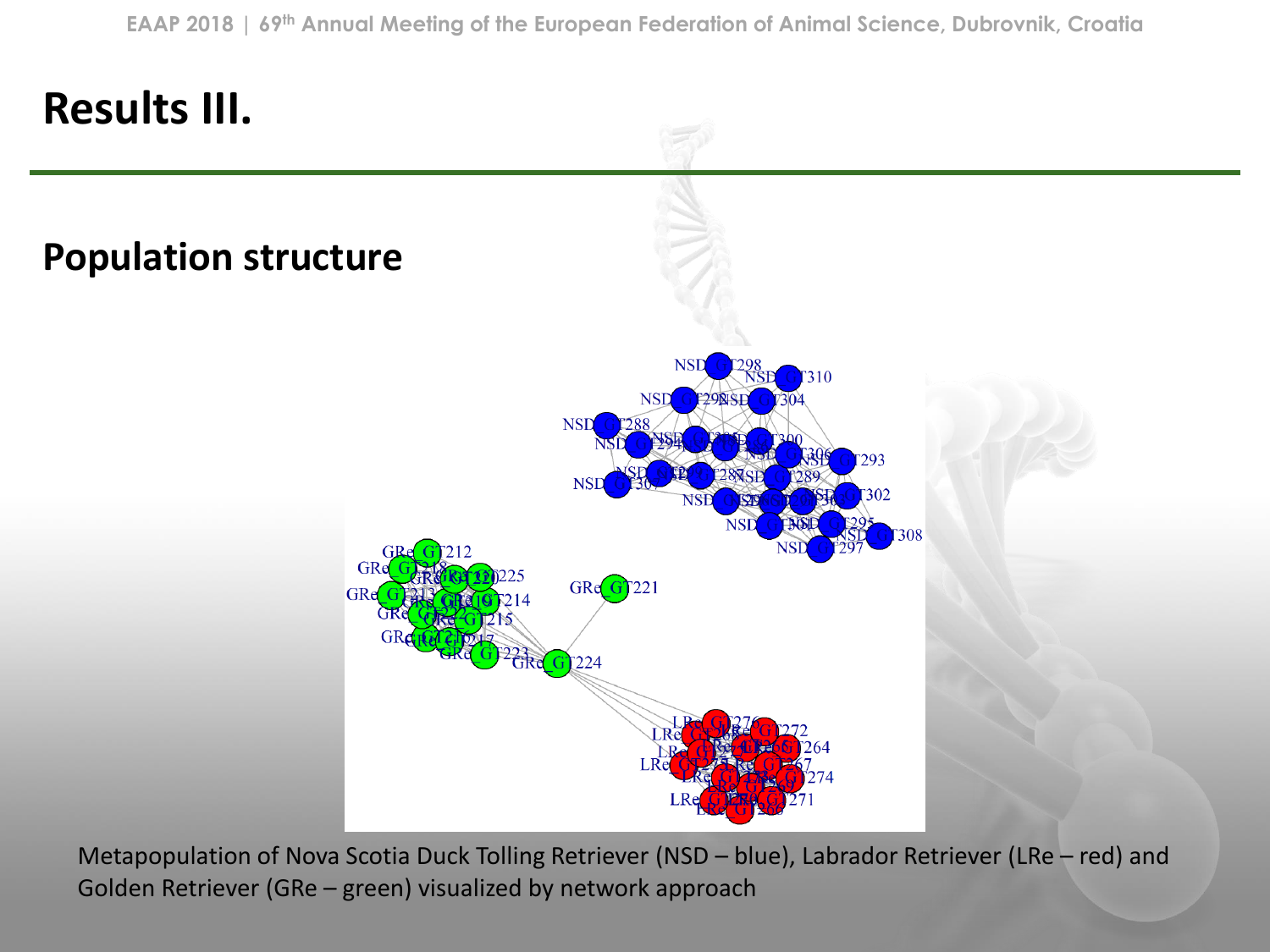#### **Results IV.**

**Level of admixture**

Cluster membership suggested by the "unsupervised" BAPS algorithm



Nova Scotia Duck Tolling Retriever (NSD) in blue, Labrador Retriever (LRe) in red and Golden Retriever (GRe) in green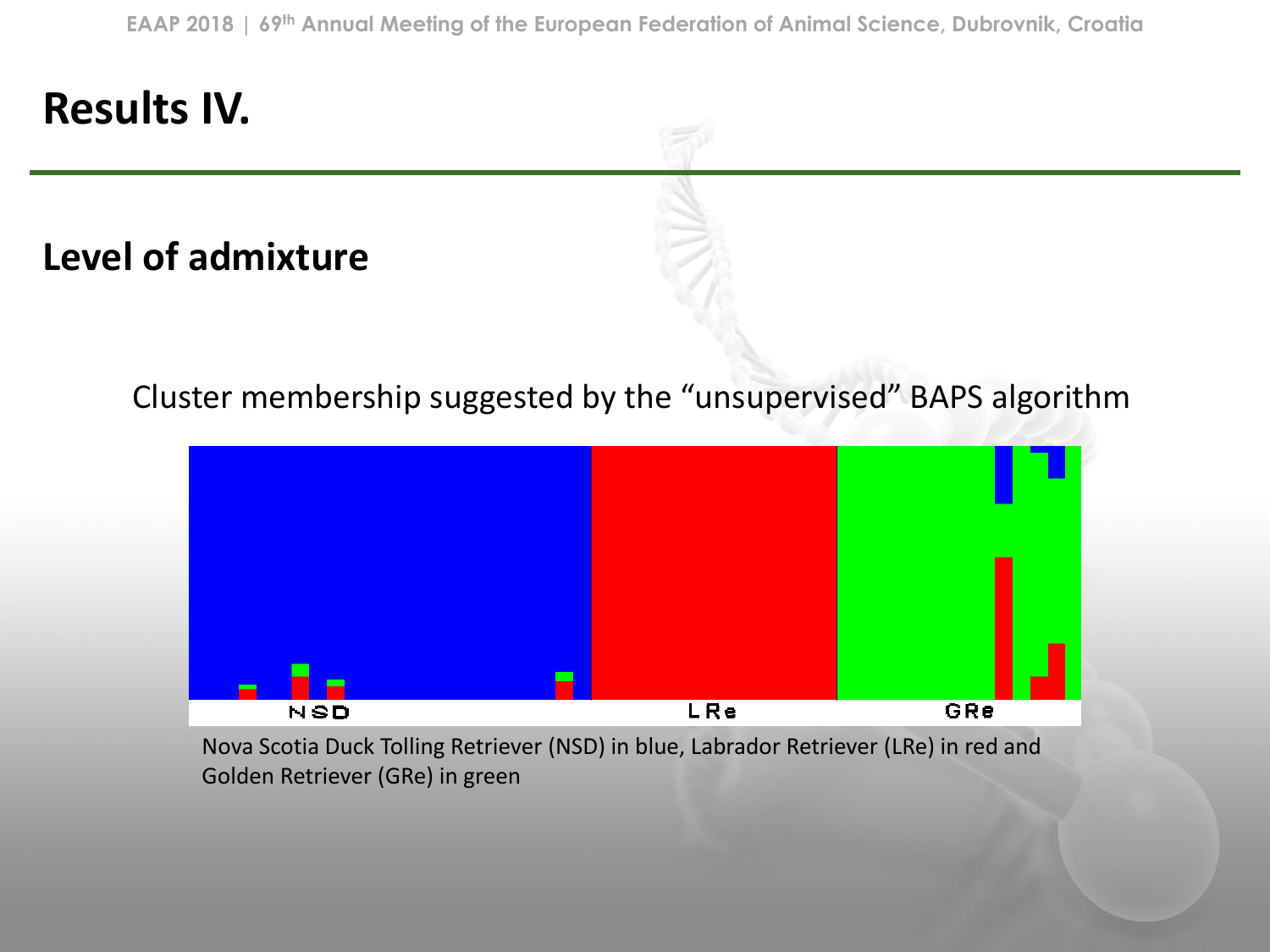## **Conclusion**

- Distribution of ROH segments >1 MB confirmed expected proportion of autozygosity (~20 %) across dog genome
	- ➢ 25.62 % Golden Retriever
	- ➢ 22.17 % Labrador Retriever
	- ➢ 28.41 %Nova Scotia Duck Tolling Retriever
- Inbreeding estimated by ROH >16 reached 5.02% (LRe) 10.57% (NSD)
- Analysed breeds  $\rightarrow$  genetically connected with extremely high level of recent as well as historical inbreeding
- Between breeds  $\rightarrow$  relatively low level of genetic admixture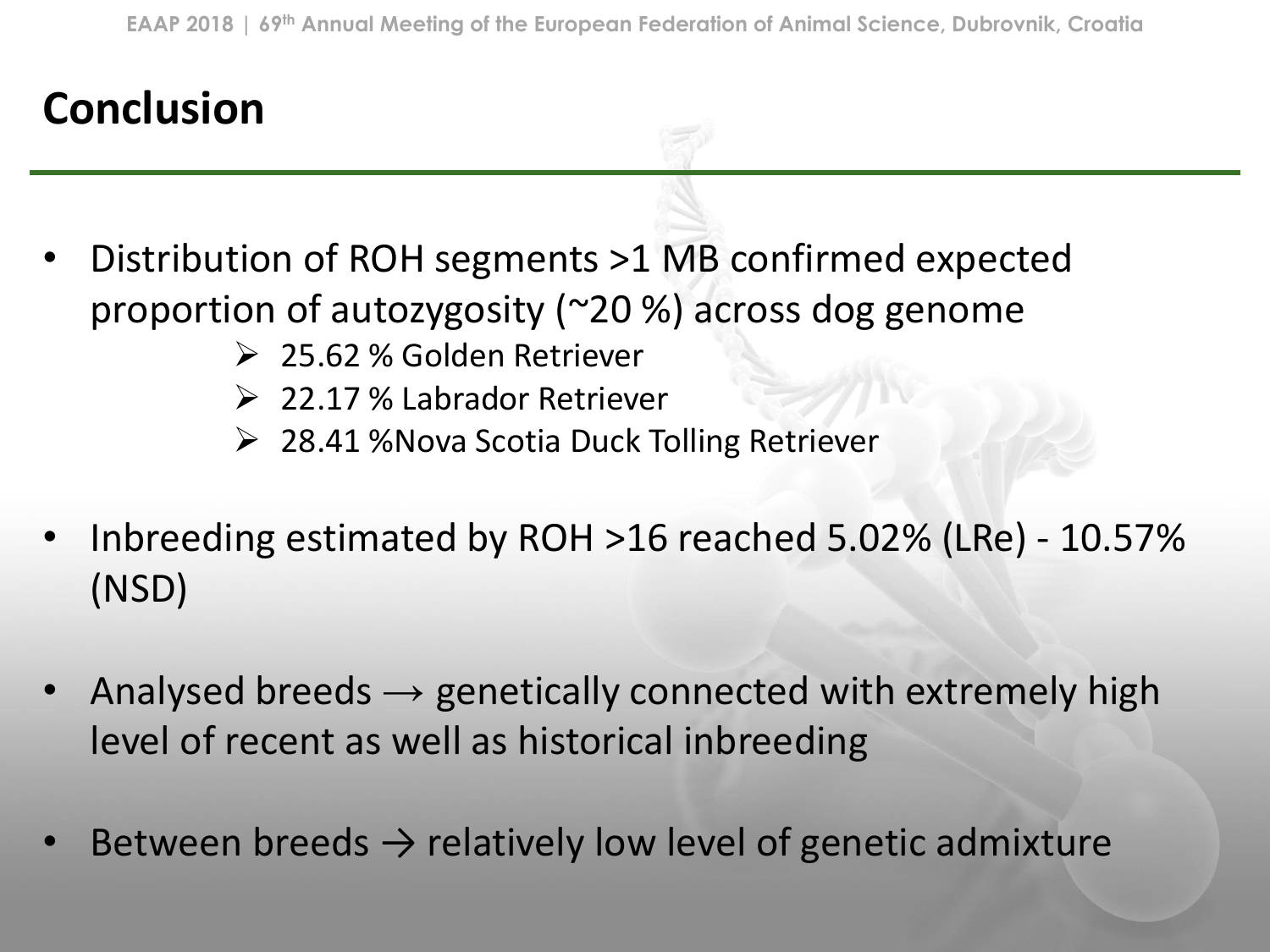## **Conclusion**

#### **Future analysis of identified ROH ......**

- explanation of evolutionary changes which shaped the genome due to natural as well as artificial selection  $\rightarrow$  selection signatures
- identification of domestication-related loci, loci associated with desired phenotype condition or diseases
- analysis of unique genomic region in case of genetically very close local populations